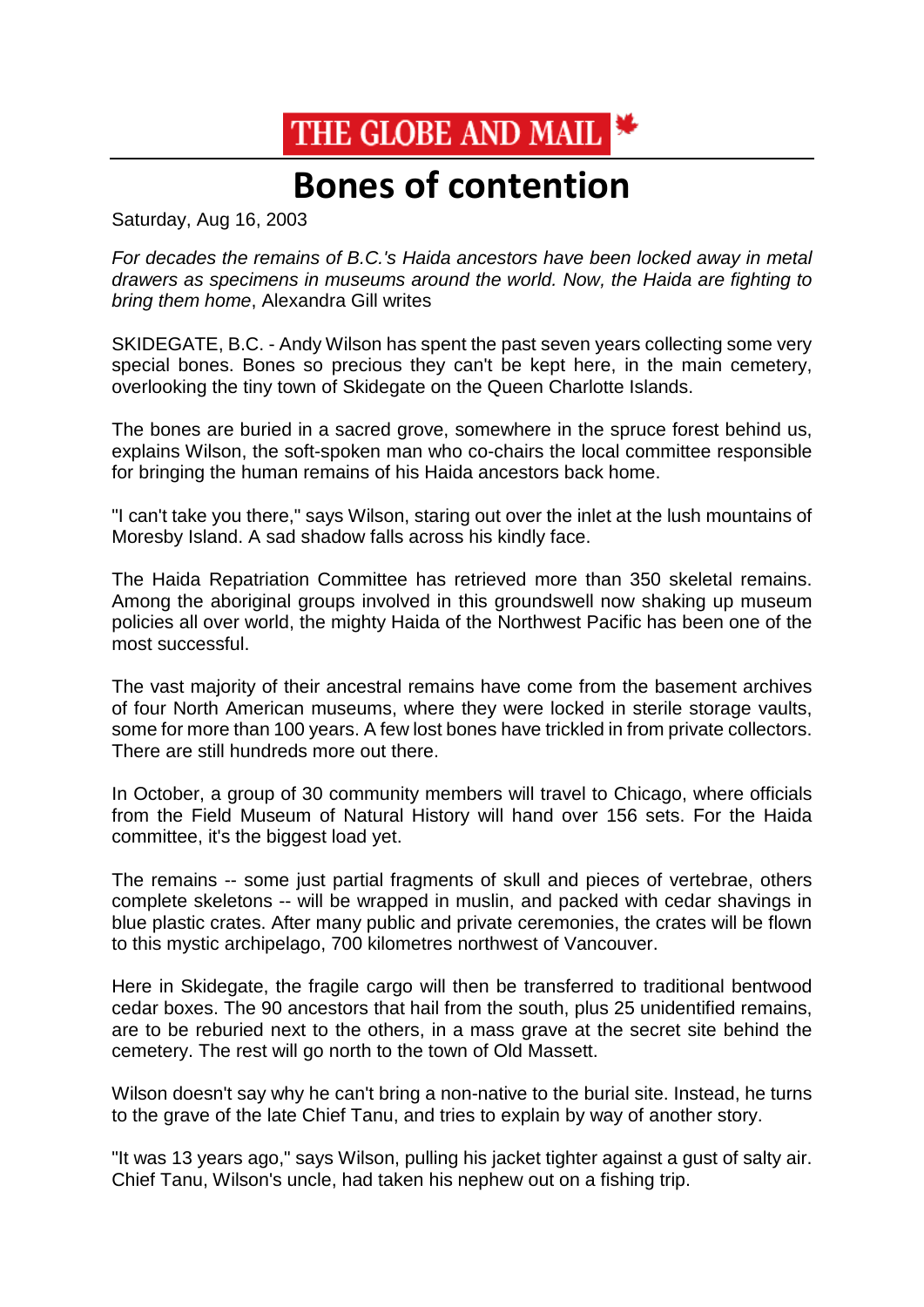"He said he'd heard some stories about me," Wilson continues, his voice low and lulling. "He said 'I know all about your drinking escapades and your womanizing. It's time for a change. You don't need that in your life anymore.' "

Did the young rebel listen? Wilson, now 50, looks up, squinting in mild astonishment.

"I haven't had a drink since that day. I didn't have any choice," he adds, shrugging. "He was a chief. I had to listen."

Respect. To the Haida, it's a notion as integral to their way of living as the sea is to the land, as important as the black raven cawing overhead is to their legend of creation.

Others might discuss the spiritual importance of repatriation. Museum heads debate the ethics involved, curators talk about building relationships, anthropologists rail against the loss to science and some elected leaders, in Britain especially, have turned the topic into a hot political potato.

But for Wilson, this exhausting quest to bring his ancestors home and put their souls to rest all boils down to respect.

"Those bodies never should have been taken away in the first place," he says. "It's time to give them back to the people who will look after them and respect them. This is about getting back what's rightfully ours. And for me, it's also about healing the hurt inside from all the things that have happened to us in the past.

"This is a way of saying we're still alive and we're still strong and we're here to get back our relatives."

It's Friday night and the Skidegate Community Hall is throbbing with the sound of drums beating and women singing. The air is thick with steam from vats of boiled crab. This is the third of several summer seafood feasts, intended to raise money for the trip to Chicago.

Nika Collison, Wilson's co-chair, estimates this one repatriation will cost \$100,000. The dinners, staffed and supplied by volunteers, have been a huge success with tourists. Eighty-five tickets were sold tonight, at \$35 each. At this rate, Collison figures they'll raise at least one-fifth of their budget through the feasts.

Robert, a visitor from Victoria who sailed to Skidegate from Prince Rupert this morning, laughs as a mangy dog in the doorway barks at the procession of dancers in their feathered masks and long ceremonial button blankets.

"You always see a lot of dogs on reserves," he chuckles.

Perhaps, but the Queen Charlottes Islands are not a native reserve. The Haida, who have lived here for at least 10,000 years, have not yet signed any treaties or formally relinquished control of their land. Last year, the Council of the Haida Nation filed an unprecedented lawsuit in the B.C. Supreme Court, claiming aboriginal title to all lands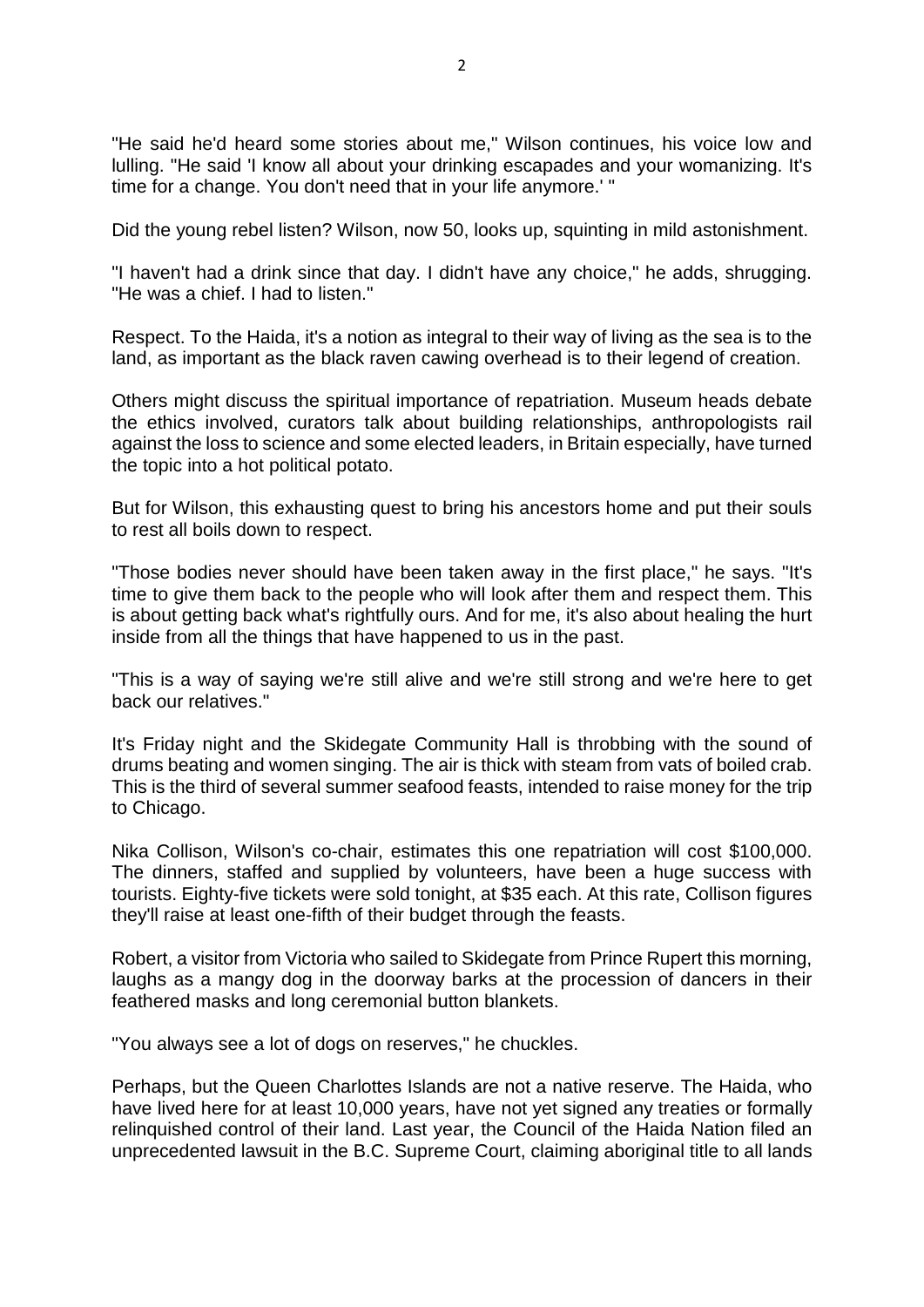in the Charlottes and the surrounding waters in the Hecate Strait, an area believed to contain billions of dollars worth of oil and gas reserves.

Guujaaw, the charismatic president of the Haida First Nation, says the claim is not about money -- it's about protecting the environment on this maze of misty isles known in their own language as Haida Gwaii, land of wonders.

This rugged archipelago of 1,884 islands boasts an ecosystem so unusual that scientists compare its importance to the Galapagos Islands off Ecuador. Archaeological evidence -- including the recent discovery of the bones of a 17,000 year-old black bear -- suggest some areas may even have been inhabited at the end of the last ice age.

In 1863, the Haida population was approximately 10,000 strong. By the end of the summer, it was nearly wiped out. According to a sailor's account, a European passenger on a ship to Victoria fell ill with smallpox. The captain ordered the diseased man ashore, even though he was well aware of the potential effect on the natives, who had no resistance.

The disease spread like wildfire. The shell-shocked survivors of Skung'gwaii, T'anuu, K'uuna and other villages around Moresby Island fled their ravaged ghost camps and banded together in Skidegate. In the north off Graham Island, they assembled at Old Massett. When the 1915 census was counted, there were only 588 Haida left.

It was these abandoned villages from which the human remains and cultural artifacts in the Chicago museum were excavated. The graves were looted during three field expeditions in 1897, 1901 and 1903, says Helen Robbins, the Field Museum's repatriation specialist.

At the time, bodysnatching was common among amateur adventurers and anthropologists, who thought they were collecting specimens of a dying race. The practice might have been condoned then, but they were also violating a central tenet of native faith -- the souls of the dead cannot rest in peace if their bones are not left in their homeland.

"There are lost spirits are out there and they've asked me to help them," says Lucille Bell, co-chair of the Old Massett Repatriation Committee.

Nine years ago, Bell was working as an intern at the Royal British Columbia Museum in Victoria. One night, she was there late.

"It was very dark. I heard the echoes of children in the stairwell. I was surprised. I thought 'Who would bring their children to work so late at night?' The guard said I was the only person there. I later learned there was a child's skeleton among the remains. I believe the spirit of this child was giving me a message."

Back in the land of the living, Vic "Yellow Hawk" White swaggers out of the seafood feast to grab a smoke in the parking lot. White is a Native American from Arkansas, who now works in California for the Quaker Organization American Friends Service Committee. He's in Skidegate for a Circle of Elders conference.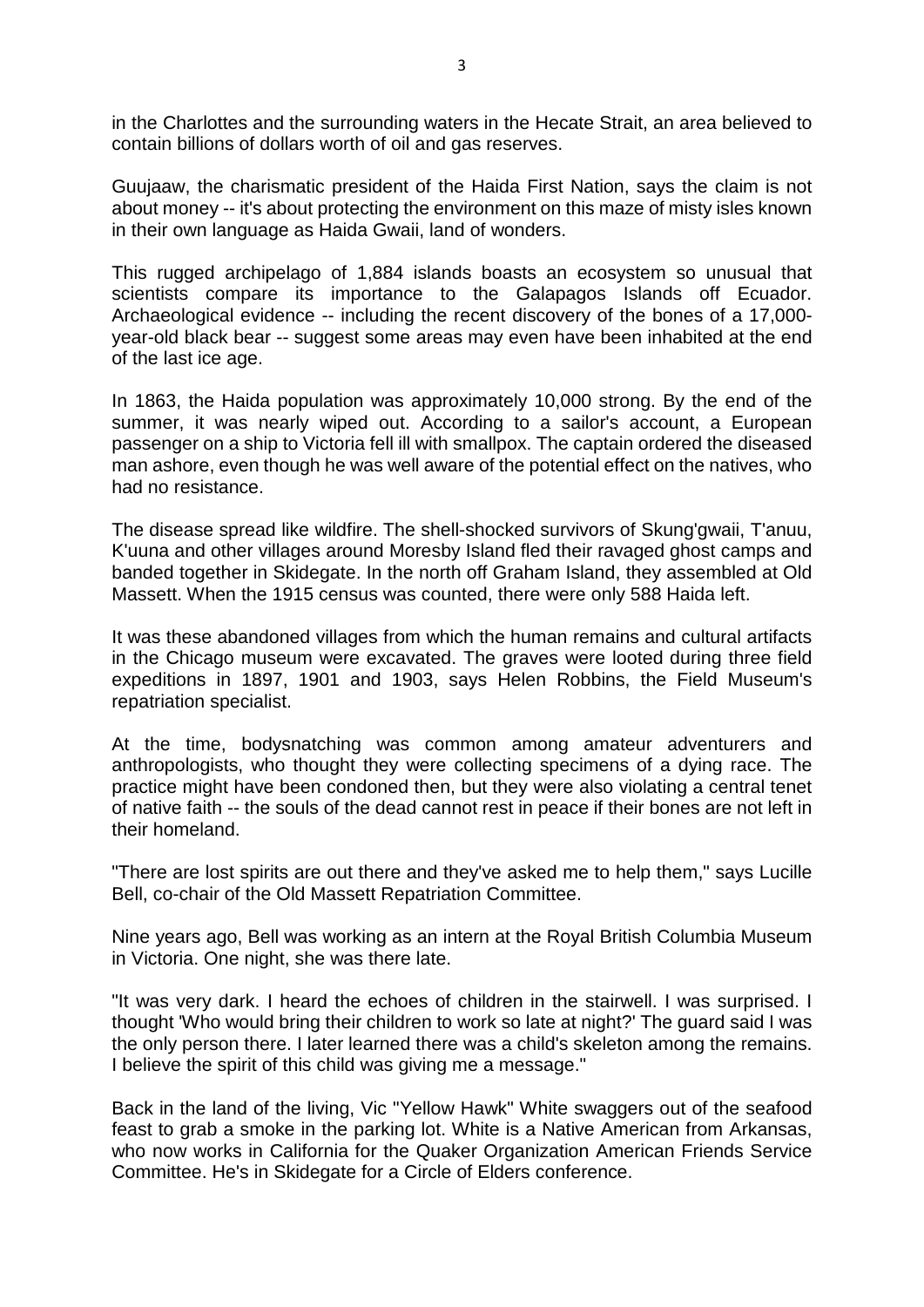White, who cuts quite a powerful figure in his mirrored sunglasses and leather hat, has been involved with several repatriations himself. He well understands the delicacy of the task.

"These spirits have already been laid to rest before they were disturbed," he intones, pulling a finger of tobacco from a fringed pouch hanging off his belt. "I don't have a clue whether they're happy or unhappy, but they were disturbed and you have to be careful."

Being careful means you can't just bring back the bones, he explains. You need to bring back the burial artifacts as well. "Maybe someone was buried with his favourite hat. It might be an important ceremonial item. We don't have all the ceremonies we used to have on this side. But on the other side, they still exist. And that spirit is going to want his hat.

"Yep," he says, blowing out his smoke. "You have to be careful. The people who do this are very, very strong."

In a large woodshed that smells as fresh as the forest, Guujaaw grunts and climbs right on top of a giant cedar pole, to lend some muscle to his chisel. The council president does his carving late at night, when he's not off fighting lawsuits, quietly terrorizing lumber companies, or dining with socialites from the Rockefeller Foundation in New York, which is exactly where he's headed the next day.

The members of the repatriation committee insist their work is not political. Guujaaw scoffs at the suggestion.

"Everything's political," he says, putting down his tools to wipe the sweat from his nose. "Even art is political."

Repatriation has raised its own set of debates within the community. Last year, the two town councils each held meetings to discuss the potential of conducting DNA tests on the ancestors' bones. The motion was overwhelmingly opposed, most vocally by the members of the repatriation committee, and the hereditary chiefs decided against it.

While genetic tests aren't needed for the title claim, Guujaaw says he supported the idea. "It would have been interesting to see how we fit in the world scheme of genetics. Everything's happening so fast."

Museums, however, are a bit more sluggish. In 1998, four years after repatriation process began, the Royal British Columbia Museum handed over a dozen sets of remains. The next year, the University of British Columbia Museum of Anthropology gave back its six skeletons. Three years ago, the Canadian Museum of Civilization in Ottawa gave up 148 sets of bones.

There are no laws requiring repatriation of artifacts or human remains from Canadian museums, although it was one of the three key issues identified in the 1992 Task Force Report on Museums and First Peoples.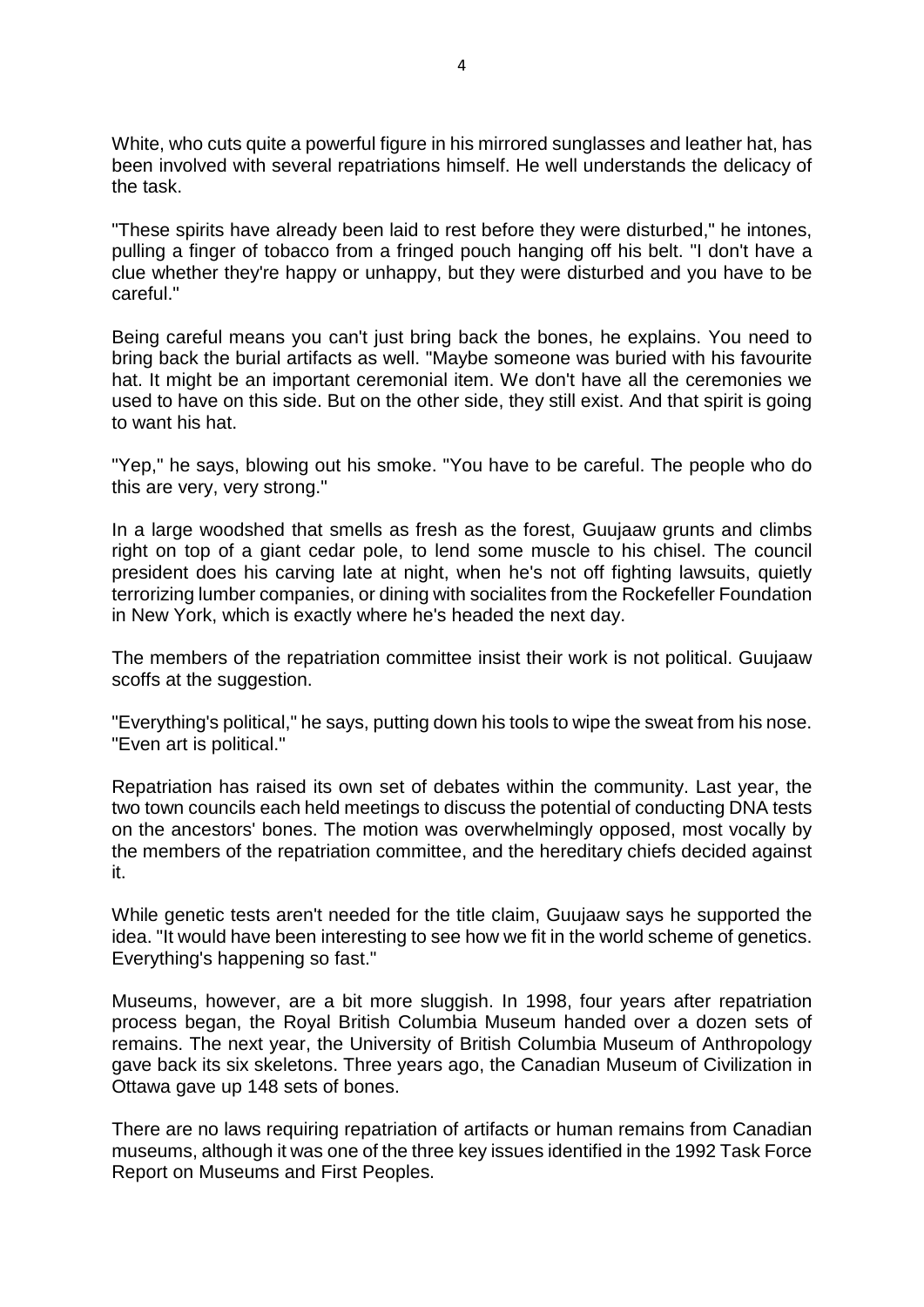In the United States, the Native American Graves Protection and Repatriation Act requires museums receiving federal funds to initiate the return of human remains, funerary objects, sacred objects and objects of cultural patrimony to federally recognized tribes, if requested. The law, however, does not extend to international remains.

The Chicago museum's decision to repatriate its Haida bones, which were never on display, makes it only one of three major U.S. museums to go beyond the law and return items to indigenous people from other countries. The other museums are the Smithsonian in Washington, D.C. (which has told the Haida they must get in line with the American groups), and the American Museum of Natural History in New York, which returned 48 sets of bones to the Haida last year.

"We didn't have to return these," says Jonathan Haas, the Chicago museum's field archaeologist. "But we're not interested in a fight over ownership. We are interested in doing the right thing."

Andy Wilson sits down with a sigh and takes a swig from his bottle of de-alcoholized beer. The dinner is over and the Legion in Queen Charlotte City is hopping with a live R&B band. Wilson, however, is exhausted and just stares blankly when asked if he sees repatriation as a springboard to politics.

"Uh-huh. Right." By day, this former plumber works as a cultural interpreter. He staffs the canoe shed, next to the Haida Gwaii Museum in Skidegate, greeting visitors who come to see the cedar canoe Bill Reid carved for Expo '86. At the moment, he's also frantically trying to finish making the bentwood boxes in time for trip to Chicago. He has 50 more to go, and they each take several days to cut, steam, bend and paint.

Wilson was ready to call it quits after last year's trip to New York. Some old injuries were acting up. And then an MRI revealed polyps in his stomach. It took two surgeries to remove them. There were more aches and pains, and a problem with some prescription drugs.

"You get pretty burnt out doing this," says Wilson.

Sure, there are benefits to being an unpaid volunteer on the committee. Wilson's been able to travel, and get a first-hand look at some impressive collections in the back rooms of museums. On the return trip from Ottawa, he met his future wife on the ferry. They now have an eight-month old daughter.

But it's the emotional toll that really drains him.

"I feel very sad that we have to do this. And when we're at the museums, we go straight from the transfer room into meetings and interviews. It's hard to hold back the tears." After New York, Wilson took six months off. But when the committee asked him to return, he did.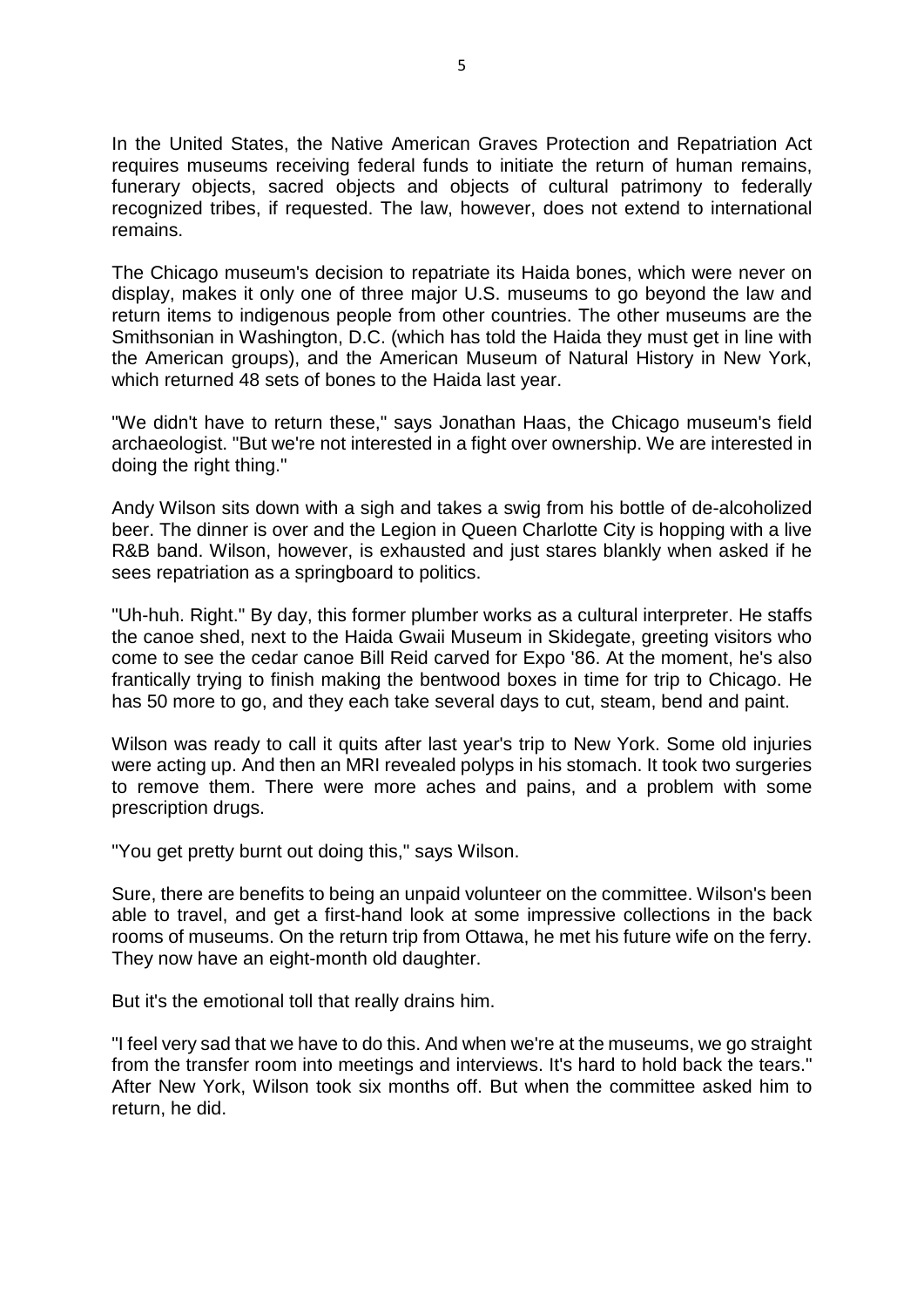"Like a lot of people said, if you start something, you've got to finish it. I thought I'd be able to go fishing and traveling," he laughs. "But that's all right. There's time down the road."

The next leg of this journey is going to get a whole lot tougher. After all their ancestors are returned from the U.S., the committee members will turn their focus to Europe and the U.K.

Earlier this year, Collison and her cousin Vince, the other co-chair of the Old Massett committee, had a meeting with officials at the British Museum, which "might" have a skull from Haida Gwaii in its collection.

Collison expected the Brits to be a bit standoffish and stuffy. She was delightfully surprised by their warm reception. They would not, however, talk about the skull's return.

"They wouldn't discuss repatriation, but they did meet with us," says Collison. "It's progress."

Collison's enthusiasm might be premature. There are bigger political wheels in motion that threaten to stomp all over this tiny step forward. Last year, the directors of 30 of the world's leading galleries and museums, including the British Museum, issued a landmark declaration opposing the wholesale repatriation of cultural artifacts to governments or descendents of original owners in other countries, seized during imperial rule or by means now considered unethical.

"The universal admiration for ancient civilizations would not be so deeply established today were it not for the influence exercised by the artifacts of these cultures, widely available to an international public in major museums," states the Declaration on the Importance and Value of Universal Museums.

Nancy Hushion, a cultural-management consultant from Toronto and former president of the Canadian Museum Association, was at the ICOM conference in Paris when the Declaration was presented.

"The majority of people there felt it was arrogant and extremely aggressive," she recalls.

The delegates might have been taken aback, but there was only one museum director at the conference willing to condemn the declaration.

"Nobody in the museum fraternity wants to talk about it," says George Abungu, the former director of the National Museums of Kenya and the lone voice of dissent.

"It is a delicate issue that involves very well-established museums with a lot of funding," he explains in an e-mail correspondence.

This declaratory bone of contention might have a chilling effect on efforts to reclaim the Haida's ancestors, but there are other skeletons in this closet. The declaration was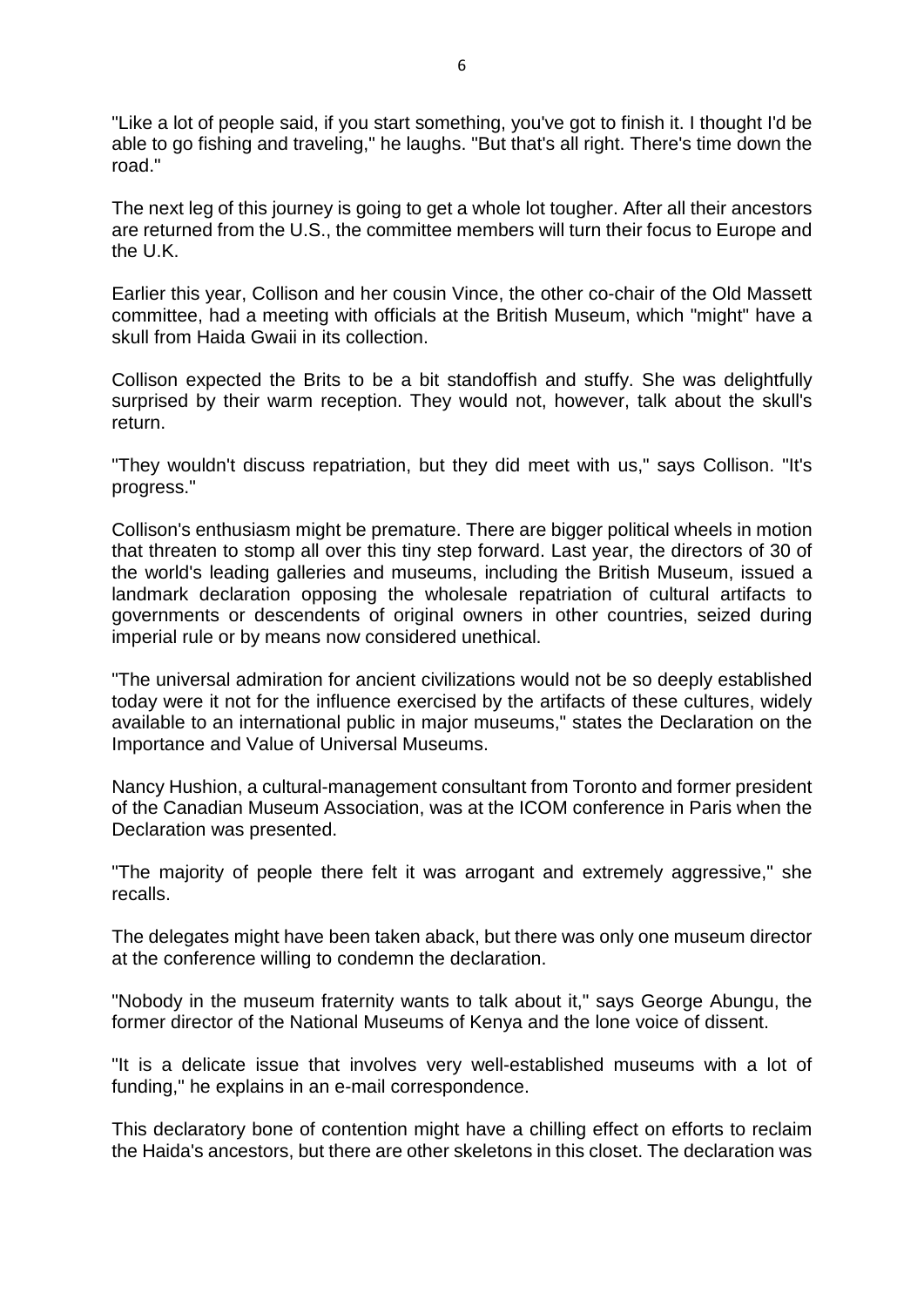prompted by increased pressure on the British Museum to return the Parthenon Marbles to the Greek government in time for the 2004 Olympic Games.

To further complicate matters, a long-awaited report on the repatriation of human remains will be presented to the British Government this fall. The working group is said to be sympathetic to human-repatriation claims. But member Maurice Davies, the deputy director of Britain's Museums Association, recently told the Sydney Morning Herald that bureaucrats within the Blair government have warned them "against recommending law reforms that might indirectly assist the Greeks."

The bone keepers have been sounding alarms as well.

"There is enormous interest in human evolution; huge interest in how modern humans came out of Africa and spread across the world," says Robert Foley, an anthropologist from the Leverhulme Centre for Human Evolutionary Studies at Cambridge University. "These bones help us understand that.

"These collections are central to what we do. If we have to hand some of this material over, it will be tragic."

Collison isn't out to deplete the world of its Haida culture. But when it comes to her ancestors, the arguments don't sway her.

"It all just comes down to curiosity," she says, curling up on the leopard-print chaise in her cozy living room, where modern furnishings mingle comfortably with traditional Haida paintings with cedar sculptures.

"I think it's okay to keep a few secrets and have a few mysteries. I think we know where we come from. We don't need science to tell us."

Well, there are a few mysteries she doesn't mind unravelling.

"Books on the Haida all talk about our high art forms, but what really matters to me is that our people know how highly developed we were before contact. We had sandpaper and glue and all sorts of things you don't even think about. Personally, I think we should have at least one example of each piece. We need that knowledge too."

The ancestors are still the committee's first priority. But after all the bones are back in Haida soil, they plan to go after cultural materials, beginning with the Royal British Columbia museum, which has more than 200,000 Haida artifacts.

"We're looking at repatriating 50 per cent, to start off negotiations," says Collison, sounding every inch the savvy politician. Only 32, she has plenty of fight in her.

She laughs at her own tenacity. "It shouldn't be a political issue, but it is. It's political because we have to build trust and relationships with museums. We really do see the benefit of working with them, not warring with them."